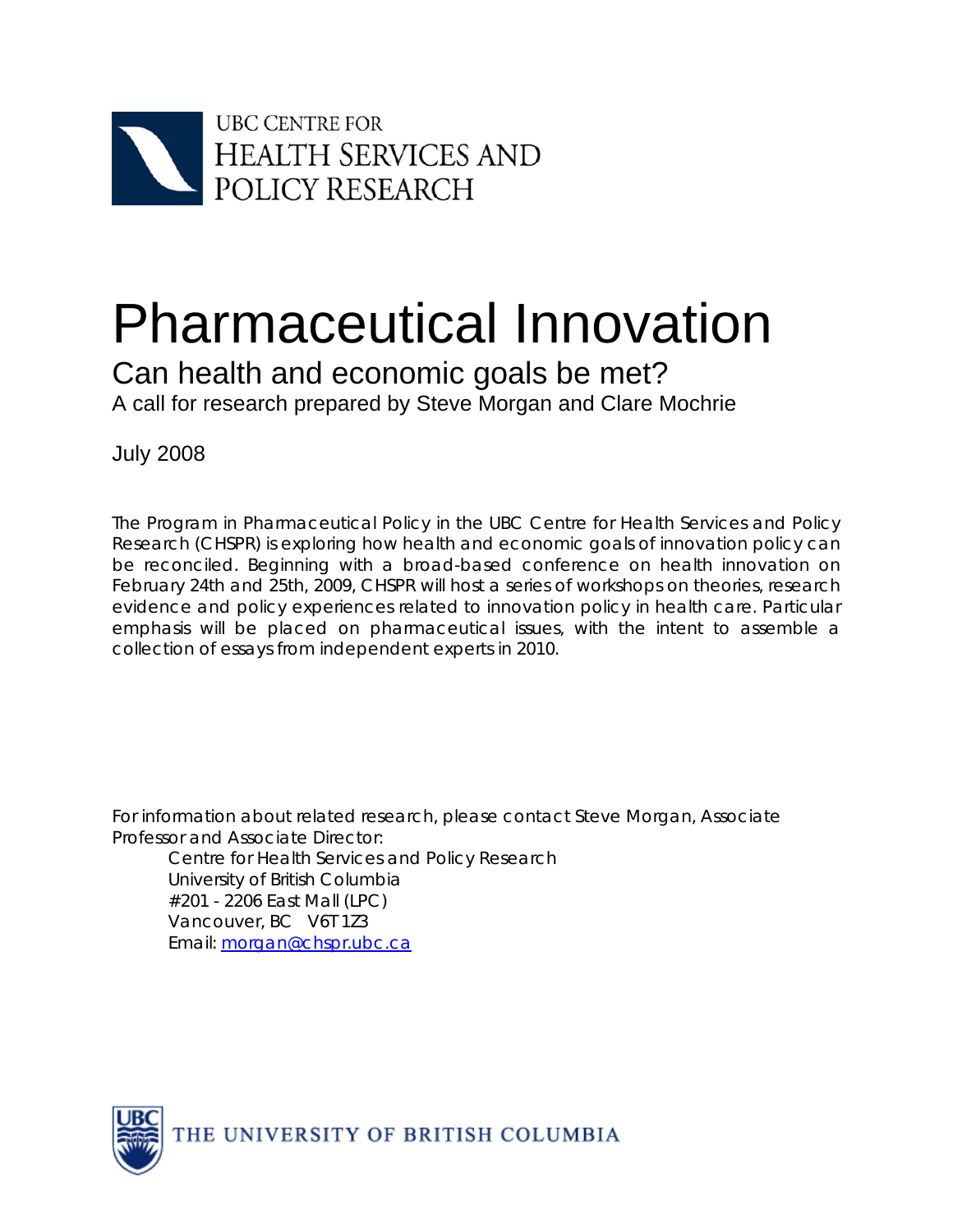## About CHSPR

The Centre for Health Services and Policy Research (CHSPR) is an independent research centre based at the University of British Columbia. CHSPR's mission is to advance scientific enquiry into issues of health in population groups, and ways in which health services can best be organized, funded and delivered. Our researchers carry out a diverse program of applied health services and population health research under this agenda. The Centre's work is:

- Independent
- Population based
- Policy relevant
- Interdisciplinary
- Privacy sensitive

CHSPR aims to contribute to the improvement of population health by ensuring our research is relevant to contemporary health policy concerns and by working closely with decision makers to actively translate research findings into policy options. Our researchers are active participants in many policy-making forums and provide advice and assistance to both government and nongovernment organizations in British Columbia (BC), Canada and abroad.

#### **Funding and Support**

CHSPR receives core funding from the BC Ministry of Health, and ongoing support from the University of British Columbia and the UBC College of Health Disciplines. This enables the Centre to focus on research that has a direct role in informing policy and health reform, and facilitates CHSPR's continuing development of the BC Linked Health Database.

Our researchers are also funded by competitive external grants from provincial, national and international funding agencies. They include the Canadian Health Services Research Foundation, the Canadian Institutes of Health Research, the Commonwealth Fund, Health Canada, the Michael Smith Foundation for Health Research, and WorkSafeBC.

#### **Data Services: BC Linked Health Data Base**

Much of CHSPR's research is made possible through the BC Linked Health Database, a valuable resource of data relating to the encounters of BC residents with various health care and other systems in the province. These data are used in a de-identified form for applied health services and population health research deemed to be in the public interest.

CHSPR has developed strict policies and procedures to protect the confidentiality and security of these data holdings and fully complies with all legislative acts governing the protection and use of sensitive information. CHSPR has over 30 years of experience in handling data from the BC Ministry of Health and other professional bodies, and acts as the access point for researchers wishing to use these data for research in the public interest.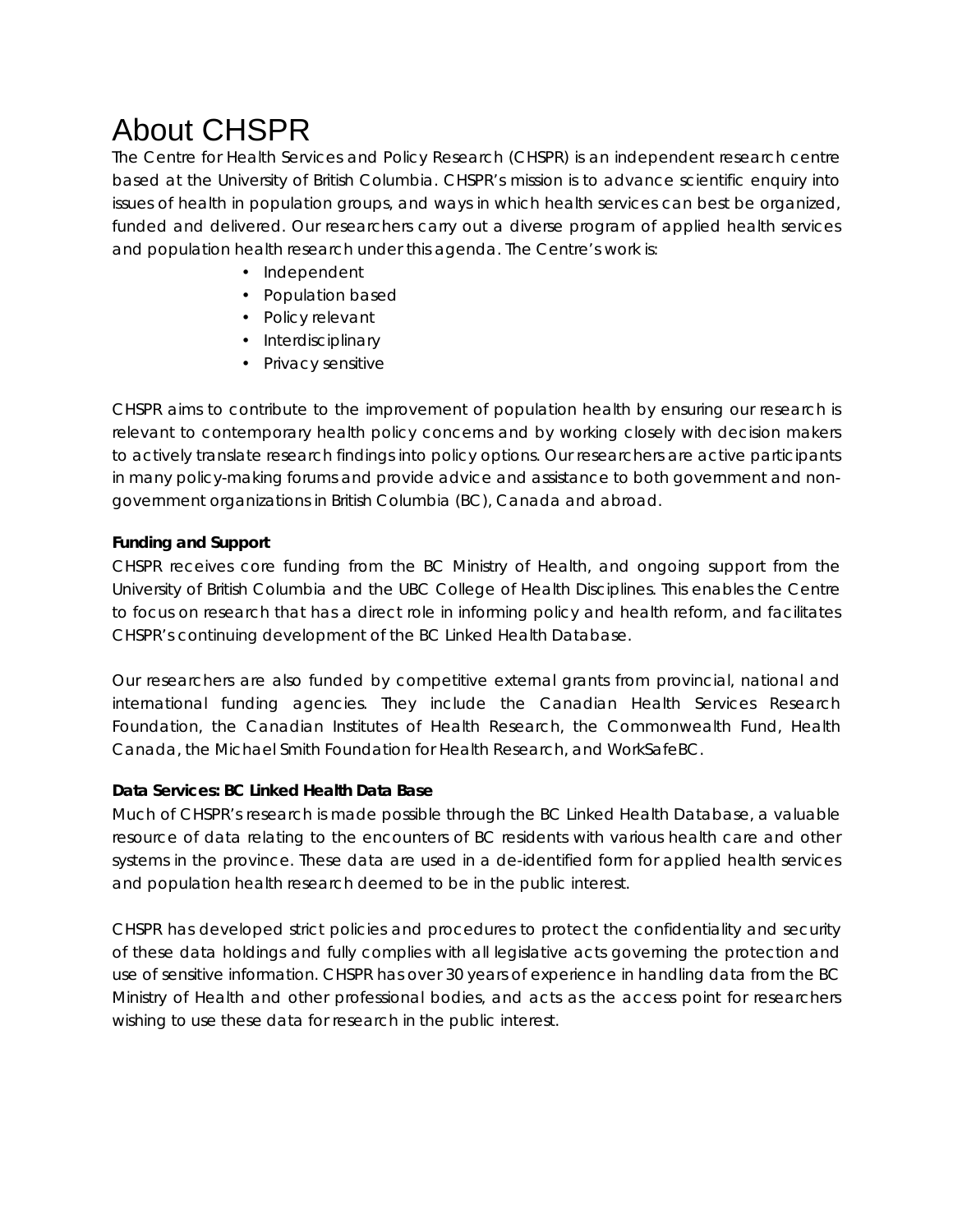# Pharmaceutical Innovation Can health and economic goals be met?

## **Introduction**

Canadians spend hundreds of millions of dollars per year on pharmaceutical research and development (R&D) through governments, charitable organizations, and private investment. While the pharmaceutical industry accounts for only 2% of the Canadian economy, it is responsible for more than 10% of all Canadian R&D; and although research in other sectors has decreased in recent years, pharmaceutical R&D continues to rise.1 From a public policy perspective, the hope is that this R&D will spur pharmaceutical innovation with benefits to population health and the economy. The degree to which these goals are both being realized, however, is the subject of increasing debate.

This paper investigates the drivers of pharmaceutical R&D and re-examines how "innovations" from this sector are defined and promoted. Our aim is to reframe these issues and stimulate a new, balanced debate on pharmaceutical innovation. We seek to outline some of the critical questions, starting with:

- **Can we stimulate pharmaceutical R&D in a way that achieves our health** and economic goals?
- Are the health and economic goals related to pharmaceutical innovation mutually exclusive?

We believe the answers to these questions are "yes" and "no" respectively, and are calling on independent experts to provide their insights into the issues.

#### **Background**

 $\overline{a}$ 

Canadian health and economic policy discussions are increasingly focussed on the subject of innovation. Innovation is generally seen as a critical factor for economic growth and social development. In the health care context, there is an added hope and expectation that innovation will result in new, life-saving cures and more costeffective ways of delivering health care.

Drug therapies discovered over the past 50 years have had a phenomenal impact on the delivery of health care and the wellbeing of populations. Consider the impacts of antibiotics, anaesthetics, cardiovascular drugs and cancer treatments as

<sup>1</sup> Statistics Canada (2005) "Industrial Research and Development, 2001 to 2005" Science Statistics Bulletin. http://www.statcan.ca/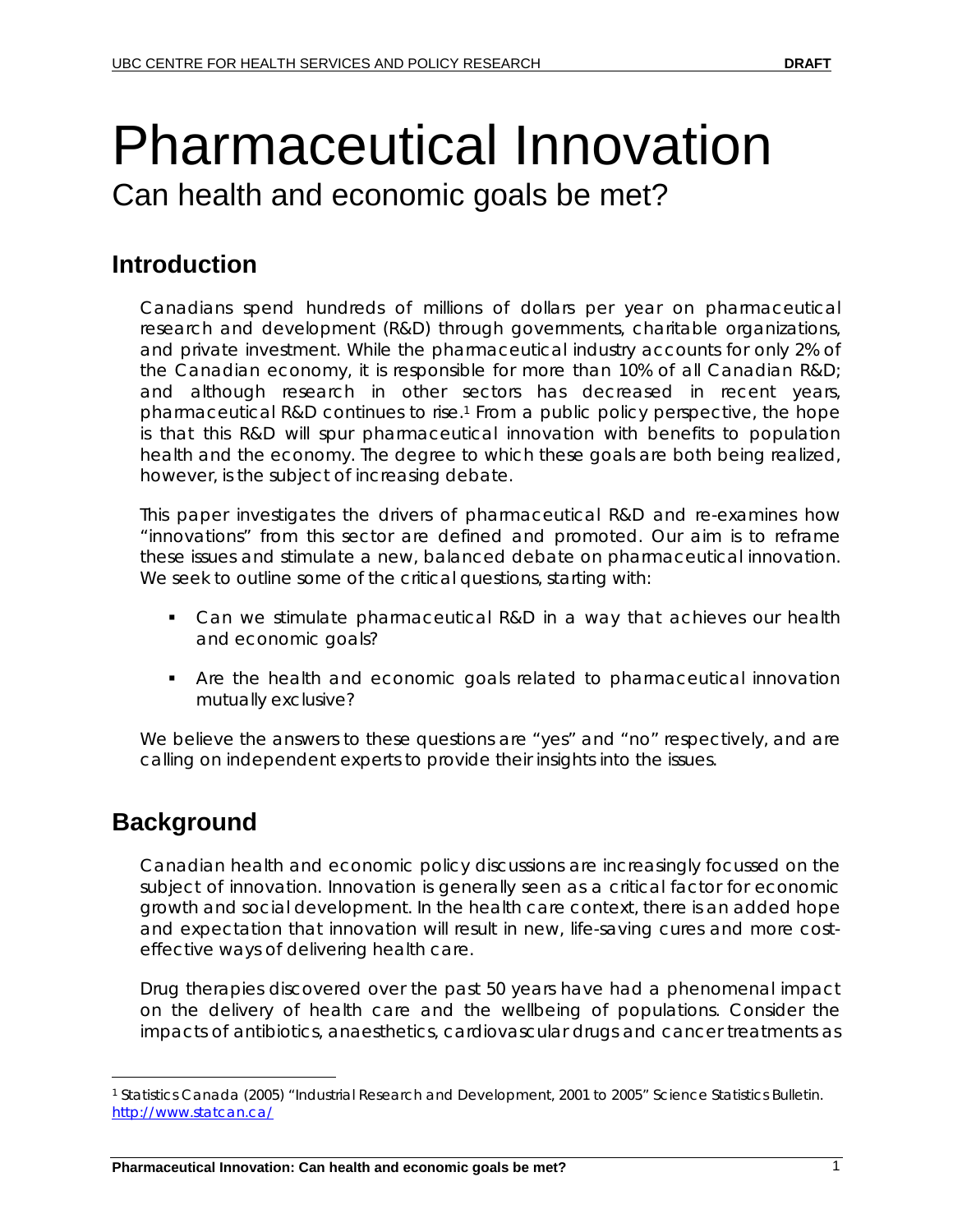just a few examples of health care advances made possible by pharmaceutical innovations.

The pharmaceutical industry has also become a significant sector of the Canadian economy, representing over \$9.4 billion in domestic production and accounting for approximately 75,000 jobs in 2005, the most recent year for which data is available.<sup>2</sup>

The health and economic significance of the pharmaceutical industry have enabled this sector to billions of dollars in public R&D investments and tax incentives. The expectation is that this funding will translate into innovations that improve health outcomes while simultaneously creating jobs and fuelling economic development.

It is often argued that health and economic goals related to pharmaceutical innovation work against one another instead of in harmony. Indications of disconnect, if not conflict, are found in the concurrent trends of exceptional industry profitability and decreasing numbers of breakthrough drugs.3 Globally, tensions are revealed in the disproportionate number of new drug therapies—and an estimated 90% of research funding—that target diseases of the richest 10% of the global population as opposed to those of the developing world.4

The potential for conflict between health and economic goals points to the need to clarify how pharmaceutical innovation is defined and to re-examine how it is promoted. It also highlights the need for policy approaches that clearly identify and reconcile the different objectives that drive this unique and important sector.

#### **What is innovation?**

 $\overline{a}$ 

Describing a product as innovative usually implies that it has some intrinsic property or quality worthy of recognition and reward. This value stems from the interaction between two key and mutually reinforcing characteristics of innovations: novelty and effectiveness.5

Innovations are new ideas or original reconfigurations of existing ideas. They are necessarily things that are out of the ordinary. But novelty alone is not sufficient for innovation.

New ideas do not always generate value. Indeed, many new ideas turn out to be of little practical significance. A second characteristic of innovation is therefore effectiveness. Innovations must have an impact on outcomes. Yet this too is not a sufficient condition for innovation.

<sup>2</sup> Industry Canada (2007) "Canada's Pharmaceutical & Biopharmaceutical Sectors" Sector Profile. http://www.ic.gc.ca/<br><sup>3</sup> National Institute for Health Care Management Foundation (2002) "Changing Patterns of Pharmaceutical

Innovation" Research Foundation http://www.nihcm.org/<br>4 Global Forum for Health Research (2004) "10/90 Report on Health Research 2003-2004."

http://www.globalforum.org/<br><sup>5</sup> Morgan et al (2008) "Toward a definition of pharmaceutical innovation" Open Medicine.

http://www.openmedicine.ca/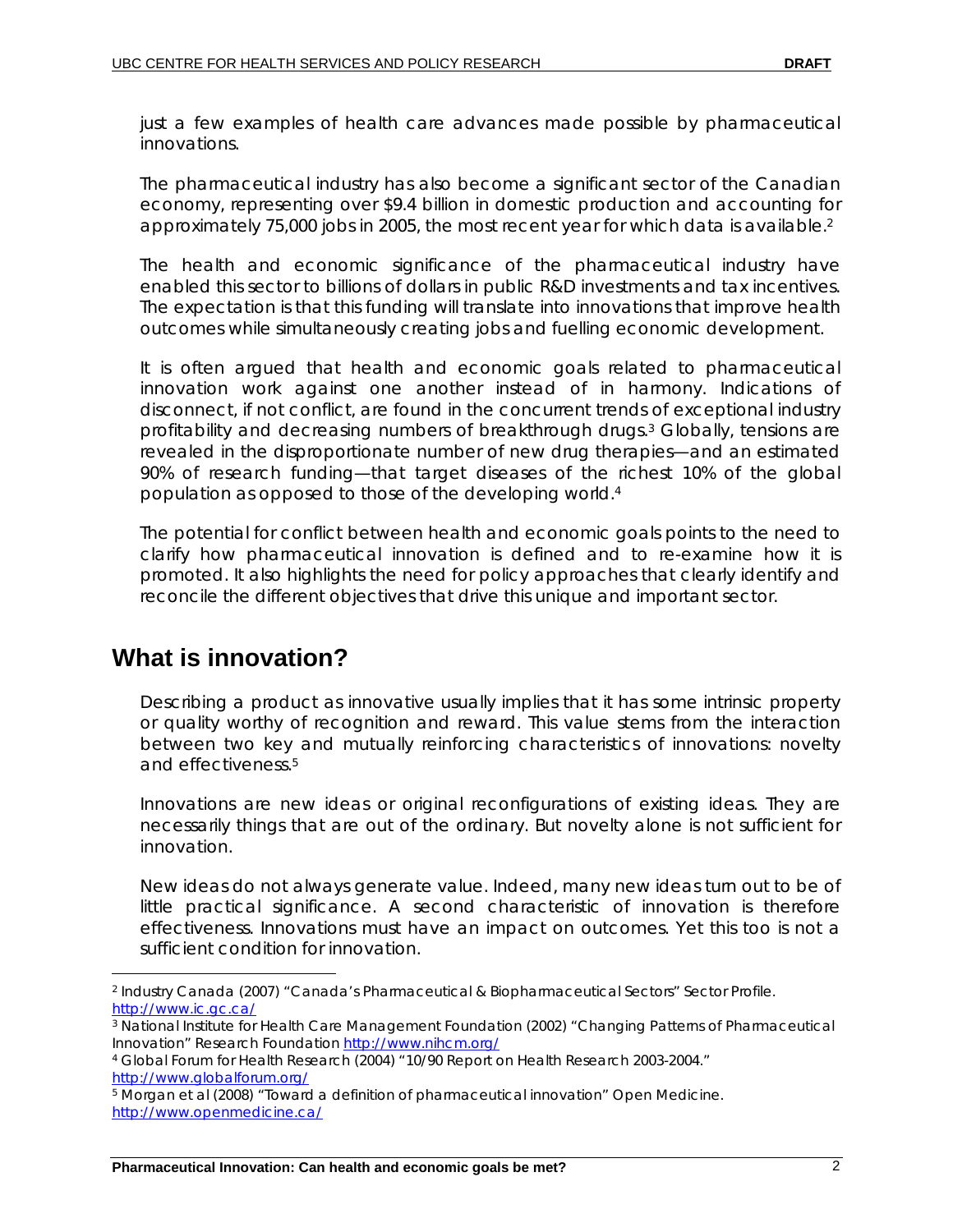New ways to replicate outcomes already obtainable do not necessarily generate value. Innovations therefore need to enable current possibilities to be surpassed through new ways of doing things. As such, innovations are neither novelty nor effectiveness in isolation, but rather represent the powerful combination of the two together: *novelty of effectiveness*.

In the context of pharmaceuticals, this two pronged definition of innovation is achieved by pharmaceutical products that safely and effectively address health care needs that would otherwise be unmet or inadequately met with existing treatments. Such treatments hold intrinsic value. The greater the unmet need, and the greater the impact on that need, the greater the value to society of the product.

#### **How are innovations promoted?**

Innovation represents a market paradox. Because ideas are a form of "public good," their value to society is maximized when used widely and freely. Yet, in a truly "free market," it would be entirely irrational for firms to spend time and money researching and testing an idea only to produce an innovation that competitors would invariably copy and sell at lower prices. Would-be innovators will not bother innovating in such a free market.

Particularly in sectors such as pharmaceuticals — where products are inherently information-based and the costs of research are high and uncertain — the lack of incentive to innovate in a free market is troubling. The situation is a classic instance of market failure and thus a logical place for market intervention by government.

Beyond direct investment in R&D — an important means by which governments stimulate innovation — governments also encourage private firms to invest in the R&D processes required to innovate by granting intellectual property rights over pharmaceutical inventions. Patents, in particular, provide a time limited monopoly that enables firms to set prices higher than would be possible if competing firms copied their ideas. Competing firms are only permitted to enter the market at the end of the patent, 20 years from the date on which a patent application is filed. In exchange for this initial protection from competition, the new idea is made public at the point of patent application.

Patents are not meant to guarantee that a firm will recoup the R&D costs expended on producing an invention. Rather, they are designed to give firms the opportunity to achieve sales based on the value that the market places on the patented product or process. If the idea is a truly novel and effective innovation, the market rewards may be substantial. Paybacks will be lower, however, if a patented product or process falls short, for example by failing to surpass existing technologies in a meaningful way.

The outcome-oriented nature of the market rewards provided by patents ensures that firms will be motivated to be as efficient as possible in conducting the research.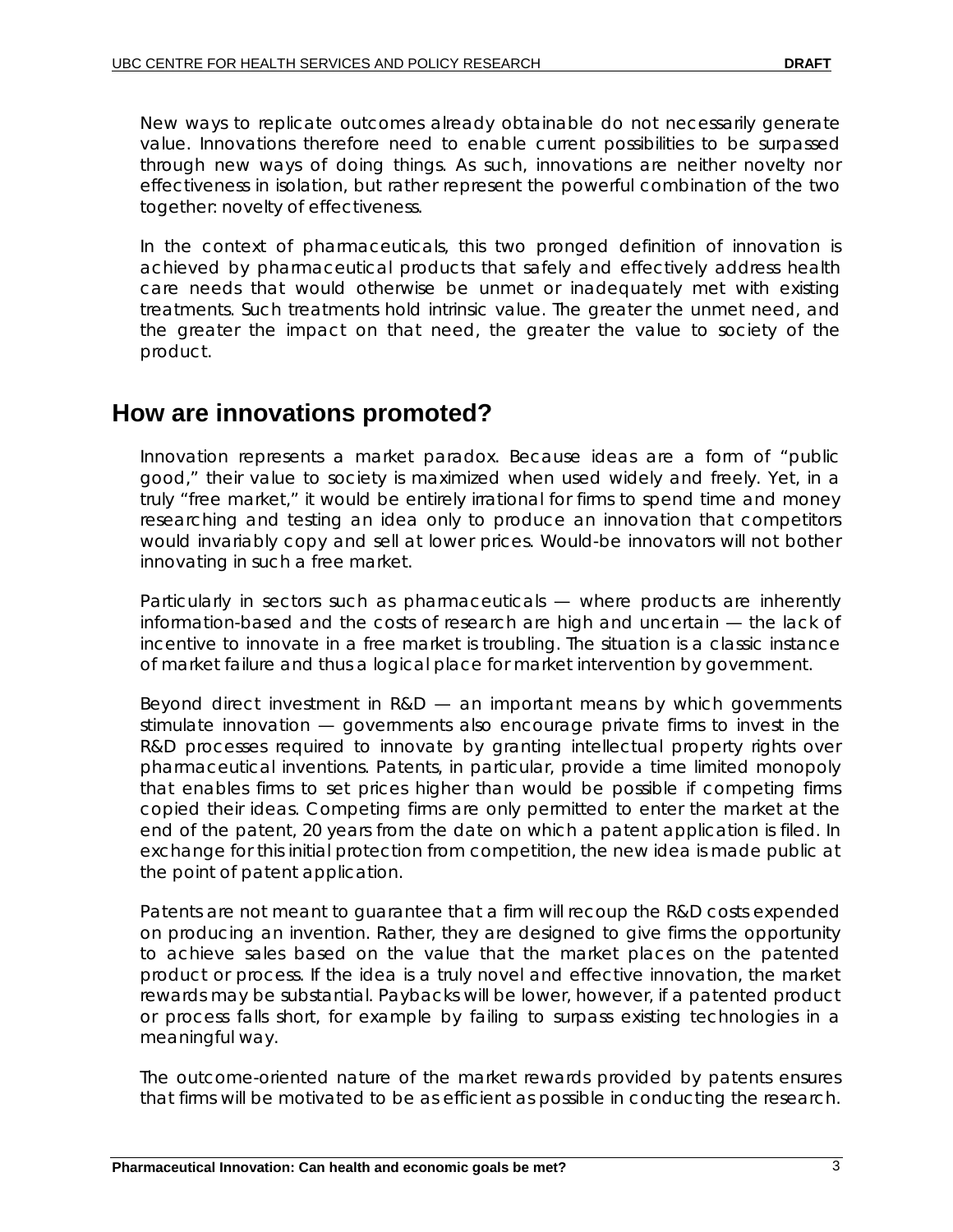In order to maximize the outcome profitability, they will reduce any unnecessary steps or expenses in the research process. They will also prioritize those research endeavours that represent the greatest profit potential. In this way, patents can be an effective tool for addressing the paradox of innovation in normal free market scenarios.

The pharmaceutical industry, however, does not operate within a standard market.

#### **Challenges inherent with pharmaceuticals**

The rewards from patents are contingent upon the willingness and ability of consumers to pay for patented products and processes. In well-functioning markets for ordinary consumer goods, the market will provide sales revenues that are roughly in proportion to the value that society places on the goods in question.

The pharmaceutical sector is unlike ordinary economic markets in a number of ways. Owing to the nature of pharmaceuticals and their use in the pursuit of improved patient health, neither their consumers (demand side) nor their producers (supply side) adhere to classical economic assumptions about marketplaces. It may therefore be inappropriate to assume that the willingness and ability of consumers to pay for patented drugs will always be proportional to their societal value.

Unregulated consumer demand will optimally reflect the societal value of their purchases if a number of economic assumptions are met. Principal among these are that consumers must be well informed about their needs, well informed about the extent to which the goods being sold will meet their needs, able to choose not to satisfy a given need, and motivated to weigh the full costs and benefits of meeting various needs through various alternative means.

In the case of pharmaceuticals, identifying the need for a drug is a complex task. Most consumers do not possess the knowledge necessary to make an informed decision about which drug is most appropriate. And because medications involve some degree of risk, they should not be taken on a "trial and error" basis. Patients often have one shot at treatment for medical conditions.

When in need, consumers of pharmaceuticals are generally in vulnerable situations, without options to defer consumption to a time when more information or lower prices are available. Such vulnerability can alter decision-making and therefore the validity of assumptions about consumer rationality and the societal impact of tradeoffs made.

Further, owing to drug insurance programs, consumers in the pharmaceutical sector (patients and their prescribing doctors) are not typically given full incentive to evaluate the costs of treatment alternatives. While this will not necessarily cause an over-consumption of medications (due to the inherent risks associated with doing so), it does mean that price differentials may not be taken into consideration when choosing between different drugs to treat a given condition.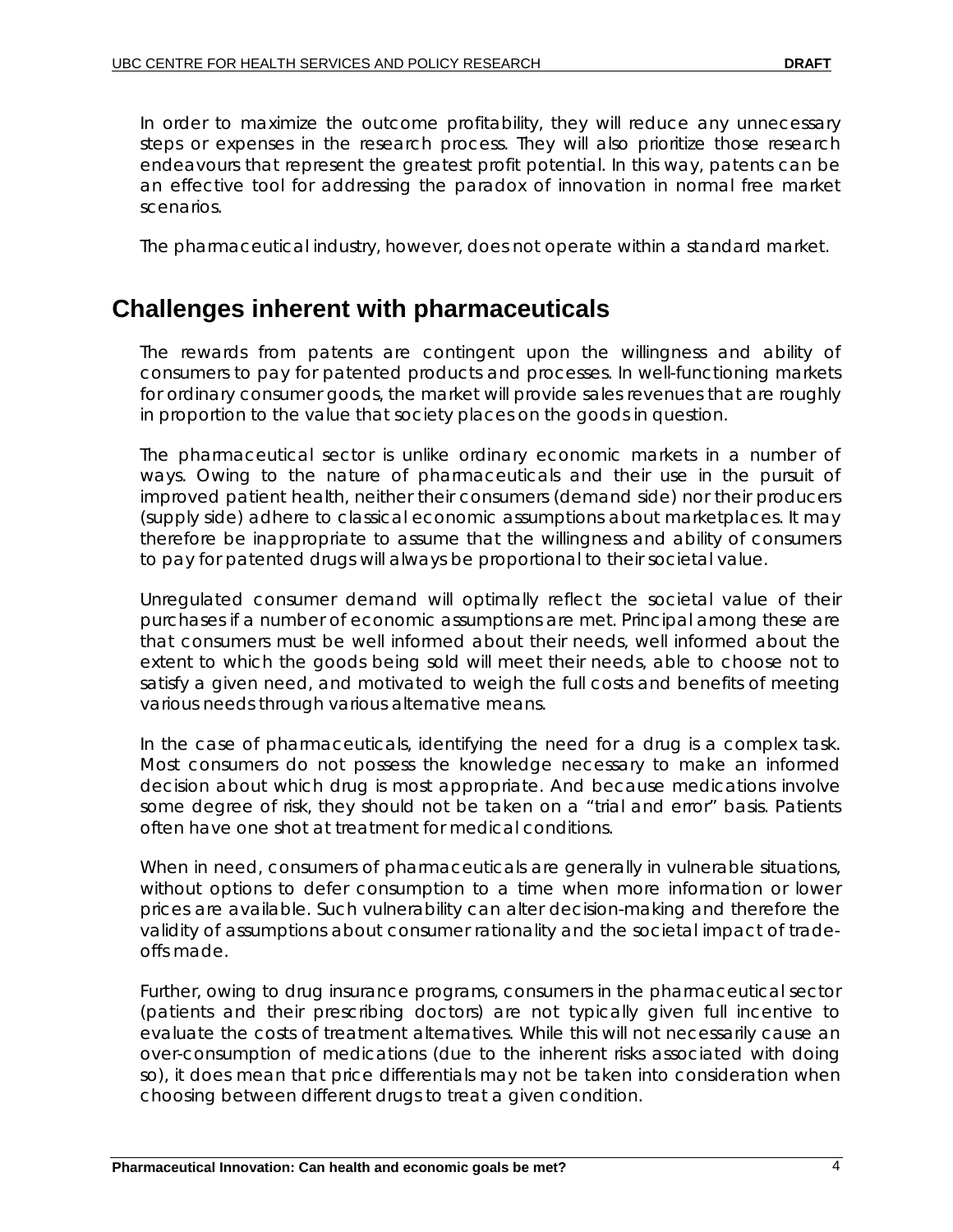The demand-side of the pharmaceutical sector therefore lacks the perfect information, consumer autonomy, and price sensitivity of standard markets.

Supply-side conditions in the pharmaceutical sector also depart from the norm of perfectly competitive markets. In addition to government-conferred monopolies through patents, there are significant additional barriers to entry into a market for a pharmaceutical product. Additional barriers stem from economies of scale in production and licensing costs required of would-be competitors (e.g., those seeking entry after patents expire). Such factors can disrupt the competitive structure of the market in pharmaceuticals and limit related benefits to consumers and society.

Imperfections on both the demand and supply side of the pharmaceutical market have the effect of limiting the degree of price competition between products and extending the use of marketing as a means of product differentiation. This may result in a distortion of incentives for R&D wherein excessive incentive is given for generating and then promoting products offering only incremental changes relative to existing technologies.

#### **Stimulating Innovations for Health**

Given the market anomalies present in the pharmaceutical sector, patents may generate imperfect incentives for pharmaceutical innovation. Potential shortcomings are evidenced at a local level by private R&D investments designed to imitate existing treatments with just enough distinctiveness to earn a unique patent. On a global scale, imperfect patent-based incentives for pharmaceutical innovation result in a lack of private investment targeting the development of treatments for conditions affecting populations in the developing world.

At a local level, evidence-based drug coverage policy is one form of policy intervention that can help to improve private incentives for pharmaceutical innovation. The aim of such policies is to allocate funding to those drugs that have been proven to achieve maximum health benefits for each dollar spent. While they are often seen primarily as a cost containment strategy, evidence-based drug coverage policies have the ancillary effect of prioritizing and rewarding products that demonstrate added value in the form of health outcomes.

At a global level, evidence-based drug coverage policy will have limited impact on incentives for innovation valued for its impact on the health of poor populations. This is because global inequities related to incentives for innovation stem as much from the level of resources available to purchase treatments for the poor as they do from decisions about which treatments options are chosen.

A number of alternatives have been suggested to improve incentives for addressing global health needs. For example, prizes (rather than patents) for developing certain treatments or advance commitments to purchase such treatments if and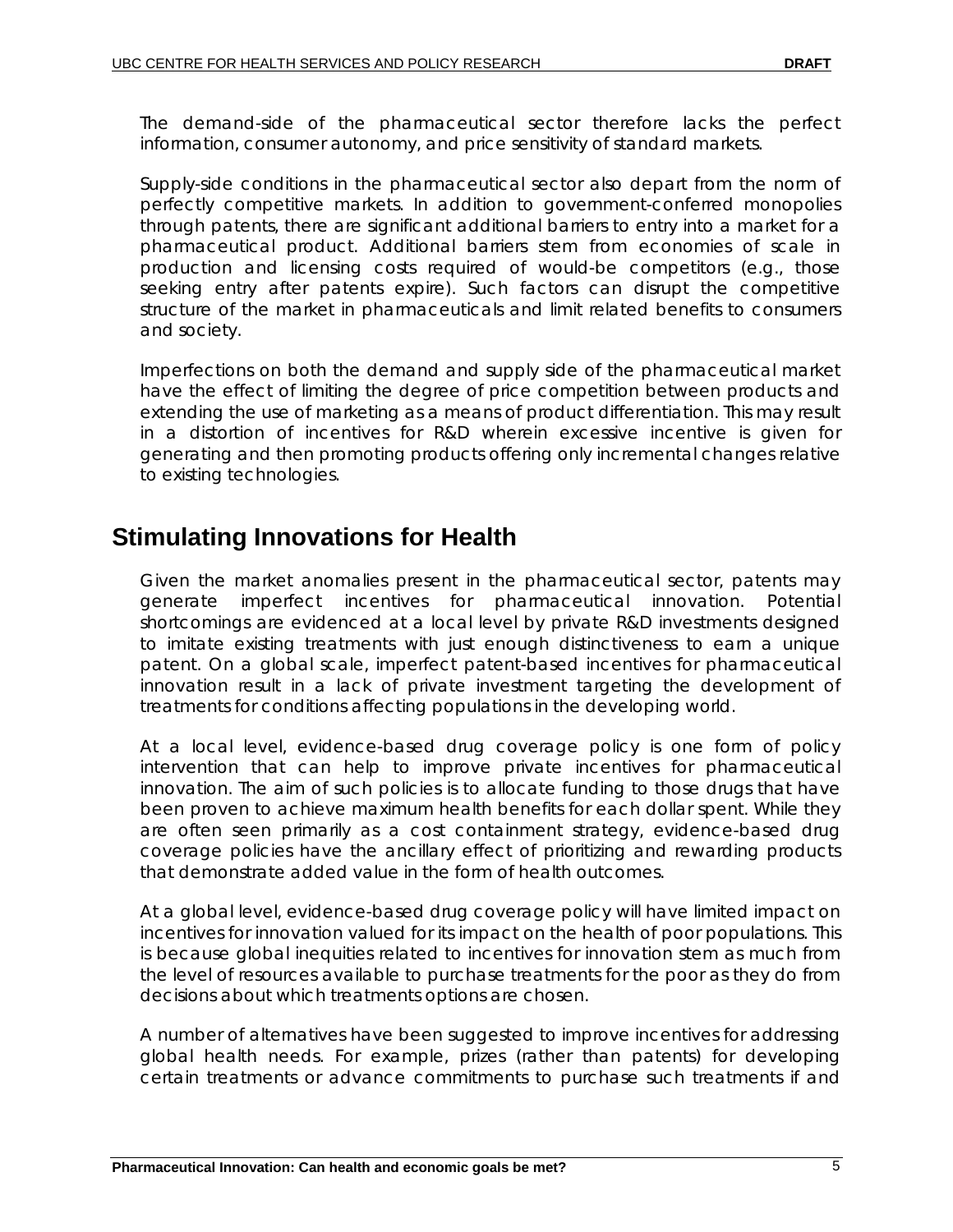when developed may re-direct private R&D incentives toward previously neglected diseases.<sup>6</sup>

#### **Attracting Innovative Activities**

While strategies motivated by the health goals of innovation focus on health outcomes, those concerned with the economic development aspects of innovation target the scientific processes of generating and developing new products. Economic development policies focus on attracting and sustaining R&D activities so as to maximize the spill-over effects for local economies.

There are a variety of factors that influence location decisions for R&D investments including intellectual property protection, tax concessions, proximity to firm headquarters, and availability, quality and cost of local technical infrastructure, including personnel.

Traditionally, governments relied heavily on intellectual property provisions as a means of attracting R&D. However, as these have been internationally standardized through the TRIPS Agreement (1995), patents and related protections are no longer an effective basis for establishing a competitive advantage and thus, for pursuing the economic goals of innovation. Viable mechanisms for attracting R&D therefore increasingly relate to the costs and productivity of doing research in a given region.

Canada's R&D tax breaks are the most generous in the OECD while Canada's level of direct public investment in R&D and scientific infrastructure is among the lowest.7 This combination of high indirect incentives through taxes and low direct investment in R&D has been criticized as contributing to an uncoordinated and poorly performing innovation strategy.8 Evidence from countries such as Switzerland, which offers no tax breaks yet has far higher R&D investment rates than Canada, would suggest that Canada's approach may be worth reconsidering.<sup>9</sup>

An alternative R&D strategy would be to engage in targeted direct investment with the intent to create strategic industry clusters characterized by concentrations of human capital and infrastructure in a single industry or group of related industries.<sup>10</sup> However, it is as yet unclear which approach to attracting R&D investment will have the greatest effect in terms of stimulating valued pharmaceutical R&D in Canada.

 $\overline{a}$ 

<sup>6</sup> Gallini, S Scotchmer (2002) "Intellectual Property: When Is It the Best Incentive System?" Innovation Policy and the Economy

<sup>&</sup>lt;sup>7</sup> OECD (2005) Science, Technology & Industry Scoreboard. http://www.oecd.org/sti/scoreboard/<br><sup>8</sup> Howitt (2007) "Innovation, Competition and Growth: A Schumpeterian Perspective on Canada's<br>Economy." C.D. Howe Institute. h

OECD STI Scoreboard Table A12.1: Rate of tax subsidies for USD 1 of R&D, 2004. OECD, STI/STP Division, April 2005.

<sup>10</sup> Porter (1998) "Clusters and the New Economics of Competition." Harvard Business Review.